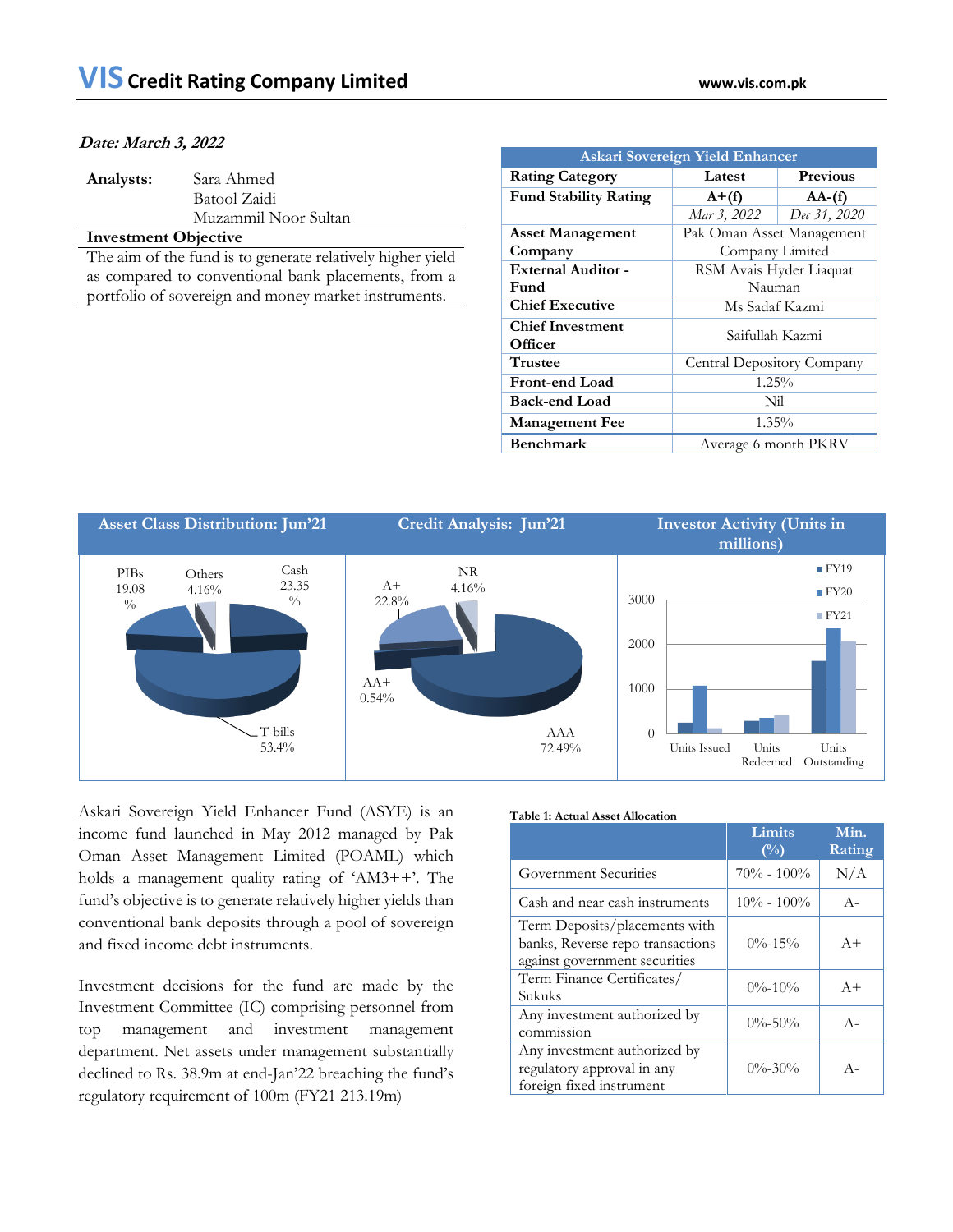#### **Asset Allocation:**

The fund's Investment Policy Statement (IPS) requires a minimum exposure of 70% and 10% in government securities and cash respectively. The fund's allocation complied with the above restrictions for most part of the year. On average basis, 76.9% of total assets were allocated to government securities during FY21, while 20.8% of funds were allocated to cash. However, by end-Oct'21, allocation of funds in T-bills and PIBs decreased to 51.7%, while cash increased to 42.7%.

#### **Table 2: Actual Asset Allocation**

| <b>Asset Allocation</b> | $\mathrm{Jun'}21$ | <b>FY21</b> | <b>FY20</b> |
|-------------------------|-------------------|-------------|-------------|
|                         |                   | Average     | Average     |
| Cash                    | 23.35%            | 20.80%      | $16.5\%$    |
| T-bills                 | 53.41%            | 53.80%      | 58.0%       |
| <b>PIBs</b>             | 19.08%            | 23.14%      | $13.1\%$    |
| <b>TFCs</b>             | $0.0\%$           | $0.0\%$     | $2.4\%$     |
| <b>TDRs</b>             | $0.0\%$           | $0.0\%$     | $2.0\%$     |
| Ijarah Sukuk            | $0.0\%$           | $0.0\%$     | $3.6\%$     |
| Others                  | 4.16%             | 2.25%       | $4.4\%$     |
| Total                   | 100%              | 100%        | 100%        |

## **Liquidity**:

The fund's liquidity witnessed an improvement from previous year, as the proportion of liquid assets in the portfolio increased. The combined allocation in cash, Tbills, and PIBs increased from 88% in FY20 to 96% in FY21. However, top ten investor concentration of the fund further deteriorated, constituting almost 100% of the fund size.

# **Credit Quality:**

Credit quality recorded deterioration as exposure in 'A+' and below rated instruments remained above 15%, in breach of the credit quality requisites for the assigned level of ratings, although asset allocation remained in line with the IPS. As at June 30, 2021, 27% of the exposure was recorded in below 'AA-' rated instruments. Remaining assets were concentrated in 'AAA' and 'AA+' rated instruments during FY21.

| Table 3: Actual Credit Quality |  |  |
|--------------------------------|--|--|
|--------------------------------|--|--|

| <b>Credit Quality</b> | Average | Max    | Min   |
|-----------------------|---------|--------|-------|
| AAA                   | 79.1%   | 96%    | 58%   |
| $AA+$                 | $4.8\%$ | 38%    | $0\%$ |
| $AA-$                 | $0.0\%$ | $0\%$  | $0\%$ |
| $A+$                  | $5.4\%$ | $27\%$ | $0\%$ |
| A                     | 8.3%    | $27\%$ | $0\%$ |
| <b>NR</b>             | 2.3%    | $4\%$  | $1\%$ |

#### **Modified Duration:**

To minimize losses in case of any adverse movement in discount rate, weighted average maturity (WAM) of the fund is capped at 4 years; while modified duration cannot exceed 3 years as per the IPS. Maturity of a single asset in the portfolio cannot exceed 10 years. Compared to last year, WAM of the portfolio increased on account of relatively larger proportion of PIB holdings during the year. On average WAM and duration of the fund for FY21 both stood at 1.9 years. Maximum and minimum WAM was reported at 3.51 and 1.16 years at end-Mar'21 and end-Dec'20 respectively.

# **Fund Performance:**

Performance of the fund is benchmarked against an equally weighted average of 6 months PKRV rates. On average basis, the fund generated an annual return of 3.26%, underperforming the benchmark by almost 4%. Fund underperformance was noted consistently throughout the year except for April '21 driven by a significant shift in asset allocation towards shorter tenor investments.



| Table 4: Fund Performance |  |
|---------------------------|--|
|---------------------------|--|

| Performance             | <b>FY19</b> | <b>FY20</b> | <b>FY21</b> |
|-------------------------|-------------|-------------|-------------|
| <b>Total Return</b>     | 6.16%       | $14.02\%$   | $3.29\%$    |
| Peer Ranking            | 9/10        | 16/30       | 31/31       |
| <b>Benchmark Return</b> | $10.02\%$   | $12.07\%$   | 7.28%       |
| Peer Group Average      | 7.63%       | $12.95\%$   | $5.81\%$    |

The fund also underperformed relative to its peer average of 5.81%. The fund was ranked lowest amongst its peers on the basis of 365-day annualized return at end-Jun'21. Improved and sustained fund performance will be important for ratings going forward.